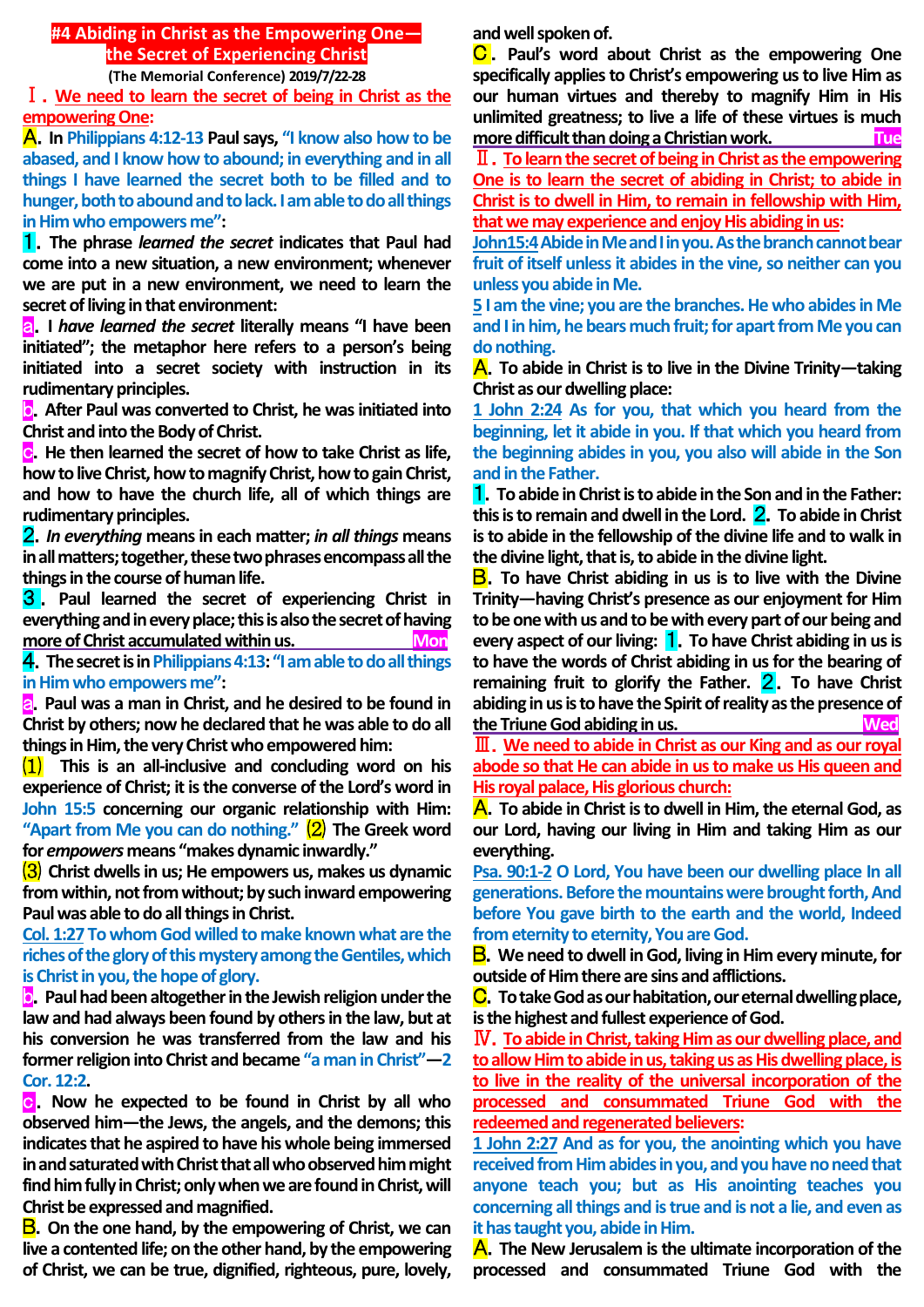**regenerated, sanctified, renewed, transformed, conformed, and glorified tripartite church.** 

**1 John 2:20 And you have an anointing from the Holy One, and allof you know.**

B.**The New Jerusalem is the tabernacle of God, and the center of the tabernacle is Christ as the hidden manna; the way to be incorporated into this universal, divine-human incorporation, the mutual abode of God and man, is to eat Christ as the hidden manna.**

Ⅴ.**We abide in Christ so that He may abide in us by loving Him:**

A.**When we love the Lord Jesus, He manifests Himself to us, and the Father comes with Him to make an abode with us for our enjoyment; this abode is a mutual abode, in which the Triune God abides in us and we abide in Him.**

B.**The more we love the Lord, the more we will have His presence, and the more we are in His presence, the more we will enjoy all that He is to us; the Lord's recovery is a recovery of loving the Lord Jesus. Thu**

Ⅵ.**We abide in Christ so that He may abide in us by caring for the inward teaching of the all-inclusive anointing:**

A . **We abide in the divine fellowship with Christ by experiencing the cleansing of the Lord's blood and the application of the anointing Spirit to our inner being.** 

**1 John 2:20 And you have an anointing from the Holy One, and all of you know.** 

**27 And as for you, the anointing which you have received from Him abides in you, and you have no need that anyone teach you; but as His anointing teaches you concerning all things and is true and is not a lie, and even as it has taught you, abide in Him.**

B.**Christ as the Head is the anointed One and the anointing One, and we are His members enjoying Him as the inner anointing for the fulfillment of his purpose.** 

C . **The anointing, as the moving and working of the compound Spirit within us, anoints God into us so that we may be saturated with God, possess God, and understand the mind of God; the anointing communicates the mind of Christ as the Head of the Body to His members by the inner sense, the inner consciousness, of life.**

D.**When the Head wants a member of the Body to move, He intimates it through the inner anointing, and as we yield to the anointing, life flows freely from the Head to us; if we resist the anointing, our relationship with the Head is interfered with, and the flow of life within us is stopped.** 

**E.** The teaching of the anointing of the Spirit has nothing to **do with right or wrong; it is an inner sense of life.**

F.**If our natural life is dealt with by the cross and if we submit to the headship of Christ and live the Body life, we will have the Spirit's anointing and enjoy the fellowship of the Body.** Fri

## Ⅶ.**We abide in Christ so that He may abide in us by "switching on" the law of the Spirit of life in our spirit:**

A.**The Lord's abiding in us and our abiding in Him are altogether a matter of Him being the life-giving Spirit in our spirit; by the bountiful, immeasurable Spirit in our spirit, we know with full assurance that we and God are one and that we abide in each other. 1 Thes. 5:16 Always rejoice, 17 Unceasingly pray, 18In everything give thanks; for this is the will of God in Christ Jesus for you.**

B.**The way to abide in Christ as the empowering One so that He may be activated within us as the inner operating God, the law of the Spirit of life, is by rejoicing always, praying unceasingly, and giving thanks in everything.**

Ⅷ.**We abide in Christ so that He may abide in us by dealing with the constant word in the Scriptures, which is outside of us, and the present word as the Spirit, which is within us:** John 5:39 You search the Scriptures, because you think that **in them you have eternal life; and it is these that testify concerning Me.** 

**40Yet you are not willing to come to Me that you may have life.**

A.**By the outward, written word we have the explanation, definition, and expression of the mysterious Lord, and by the inward, living word we have the experience of the abiding Christ and the presence of the practical Lord.**

B.**If we abide in the Lord's constant and written word, His instant and living words will abide in us.**

C.**We abide in Him and His words abide in us so that we may speak in Him and He may speak in us for the building of God into man and man into God.** 

**John 15:7 If you abide in Me and My words abide in you, ask whatever you will, and it shall be done for you. Sat**

**(There is no High Gospel due to the long OL this week.)**

**Crucial Point①: Magnifying the human virtues of Jesus such as being true, dignified, righteous, pure and lovely doing all things in Christ who empowers me**

**OL1: We need to learn the secret of being in Christ as the empowering One. Phili. 4:12 I know also how to be abased, and I know how to abound; in everything and in all things I have learned the secret both to be filled and to hunger, both to abound and to lack.** 

**OL2:** Christ dwells in us; He empowers us, makes us dynamic **from within, not from without; by such inward empowering Paul was able to do all things in Christ.** 

**OL3: Paul's word about Christ as the empowering One specifically applies to Christ's empowering us to live Him as our human virtues and thereby to magnify Him in His unlimited greatness; to live a life of these virtues is much more difficult than doing a Christian work.**

**8 Finally, brothers, what things are true, what things are dignified, what things are righteous, what things are pure, what things are lovely, what things are well spoken of, if there is any virtue and if any praise, take account of these things.**

**In Philippians 4:12...Paul seems to be saying, "In all things I have been instructedwith the secret so that I know how to be in want and how to abound. I have been initiated with a type of secret knowledge." What is the secret Paul learned? Because Paul had been instructed with the particular secret, he could handle any situation, whether he was rich or poor, filled or hungry. The secret is in** 

**Philippians 4:13: "I am able to do all things in Him who empowers me."**

**Application to the young working saints and graduate students**

**As a Christian, you can do what people can not do. For you can do all things in Christ who empowers you. Paul related "all things" to the things which are true,**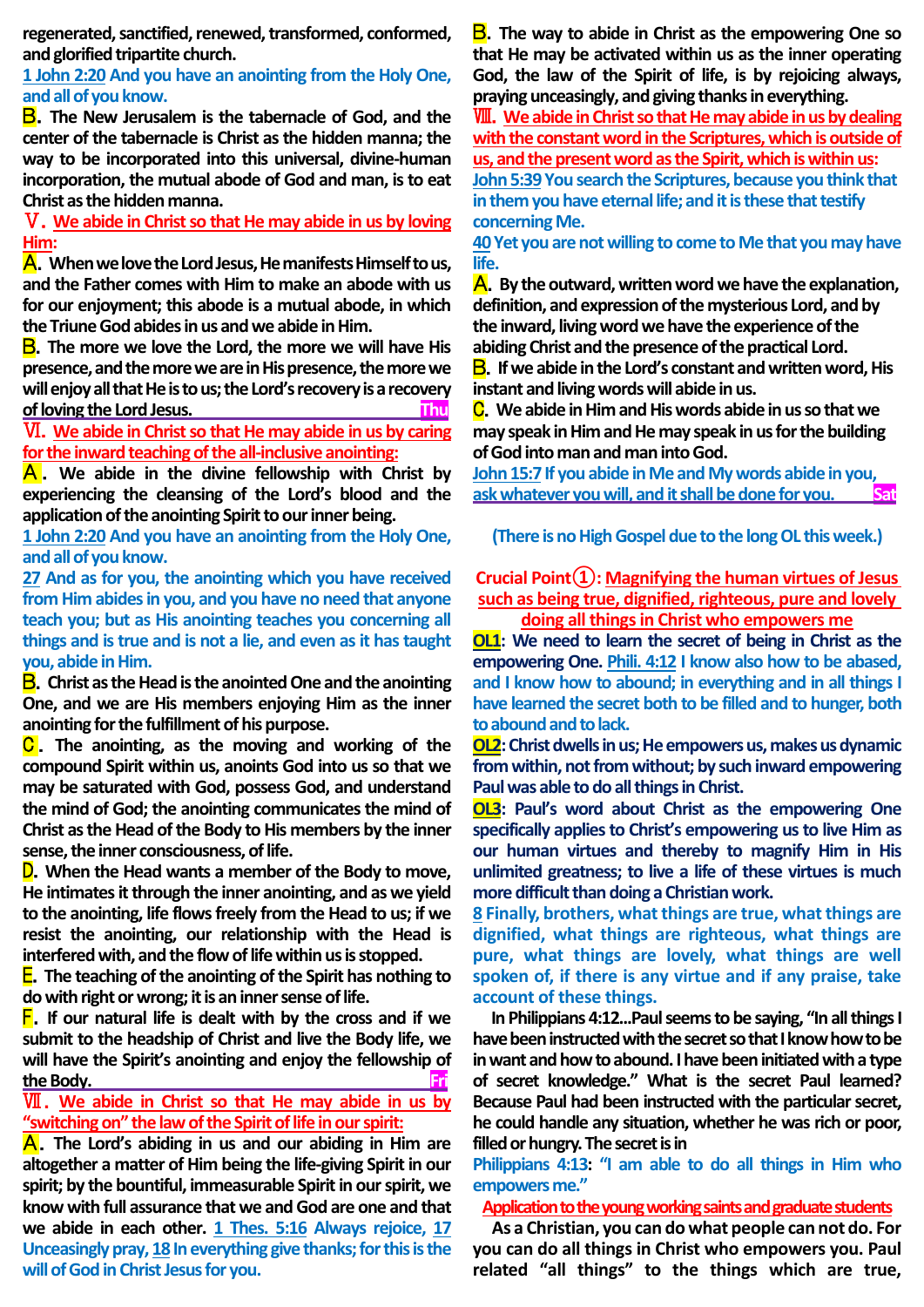**dignified, righteous, pure and lovely.**

**For example, in your business life, your boss may think that a certain matter was accomplished because of you and evaluated you highly for your performance. But the fact is that you were involved in that case only one third of it and the rest two third was done by others. In such a case, there are roughly speaking three responses.** 

⑴**Listen silently the misunderstood explanation from boss: As you listen, you may think it is OK to just remain silent because you are not telling a lie.** 

⑵**Based on the truth, you explain the real situation and correct your boss's misunderstanding.** 

⑶**Gladly accept the explanation from your boss who misunderstands.** 

**The person who reactsin the 2ndoption is rare. Because the evaluation from the boss directly affects your salary, many will take either 1st or 3rd option. This shows that in the real business life, to express the virtues such as being true and righteous is so difficult and needs power.To try to raise your salary based on the misunderstanding of the boss is unrighteous. Even if you are not the one who proposed it, your not correcting is unrighteous. Many use excuses saying that you are not unrighteous because this was not caused by you telling a lie. But this kind of excuse doesn't count under the light of God.**

**If you can express the excellent virtues in Christ who empowers you in your business life, you will be evaluated highly by boss or colleagues and sooner or later, you will be recommended as a leader.** 

**Prayer**:**"Oh Lord Jesus, let me magnify the virtues of Christ such as being true, dignified, righteous, pure, loving and well spoken of in my business life or research life. I can not do this by depending on myself and apart from the Lord. But I can do this in Christ who empowers me. Praise the Lord.Apart from You, I can do nothing. But in Christ who empowers me, I can do all things. Amen!"** 

**Crucial Point②: We, the branches of the vine, live in the Lord, go out, preach the gospel, and bear fruit. After that,** 

**shepherd the new ones at home meeting and bear the remaining fruits. The gospel and shepherding are important frameworks of the church life and should be done weekly.**

OL1: **To have Christ abiding in us is to have the words of Christ abiding in us for the bearing of remaining fruit to glorify the Father.**

**John15:5I am the vine; you are the branches. He who abides in Me and I in him, he bears much fruit; for apart from Me you can do nothing. 6 If one does not abide in Me, he is cast out as a branch and is dried up; and they gather them and cast them into the fire, and they are burned. 8 In this is My Father glorified, that you bear much fruit and so you will become My disciples.**

**16 You did not choose Me, but I chose you, and I set you that you should go forth and bear fruit and that your fruit should remain, that whatever you ask the Father in My name, He may give you.** 

**FN of verse 16: "that your fruit should remain"**: **After we go forth to produce believers in the Lord, we need to care for them. The best way is to set up meetings in their homes to cover and protect them that they may be cared for by being nourished and taught, and may become the remaining fruit,** 

**living in the branches of the true vine, that is, in the Body of Christ, to be Christ's increase.**

**To live in Him puts us into the position of the enjoyment of the Lord. To live with Him is the enjoyment itself. To live with the Divine Trinity is to enjoy the Divine Trinity. To live with a person is to enjoy that person.** 

**To live in the Divine Trinity is to abide in Christ, and to live with the Divine Trinity is to have Christ abide in us (John 15:5). When we abide in Christ, Christ abides in us, and His abiding is His presence with us; ...we have Him with us for our enjoyment.**

**To have Christ abiding in us is to have the words of Christ abiding in us for the bearing of remaining fruit. In John 15:7 the Lord said,"If you abide in Me and My words abide in you, ask whatever you will, and it shall be done for you."This kind of asking is related to fruit-bearing and surely will be fulfilled. If we are to be those who go forth to preach the gospel, we must be those who love the word of Christ. We must be those who have the living word, the word of life, abiding in us. If we are not such persons, our preaching of the gospel will not last long. The living word of Christ stirs us up to go forth and bear fruit.**

## **Application to the serving ones**

**All the new testament believers are the priest of the gospel. The church desires that all the brothers and sisters would function as the priests of the gospel. Before attaining this point, one third of the saints who join the Lord's day meeting should be willing to function as the priests of the gospel. Many of these saints also join the prayer meeting and love the Lord and have desire to serve the Lord. The serving ones need to understand that "the gospel and the shepherding are the greatest commission and mission which Lord has entrusted us. "**

**Concerning gospel**:**Matt. 28**:**18 And Jesus came and spoke to them, saying, All authority has been given to Me in heaven and on earth.** 

**19 Go therefore and disciple all the nations, baptizing them into the name of the Father and of the Son and of the Holy Spirit,** 

**20Teaching them to observe all that I have commanded you. And behold, I am with you all the days until the consummation of the age.** 

**Mark16**:**15 And He said to them, Go into all the world and proclaim the gospel to all the creation.** 

**16 He who believes and is baptized shall be saved, but he who does not believe shall be condemned.**

**Concerning shepherding**:**John 21:15 Then when they had eaten breakfast, Jesus said to Simon Peter, Simon, son of John, do you love Me more than these? He said to Him, Yes, Lord, You know that I love You. He said to him, Feed My lambs. 16He said to him again a second time, Simon, son of John, do you love Me? He said to Him, Yes, Lord, You know that I love You. He said to him, Shepherd My sheep.** 

**17He said to him the third time, Simon, son of John, do you love Me? Peter was grieved that He said to him the third time, Do you love Me? And he said to Him, Lord, You know all things; You know that I love You. Jesus said to him, Feed My sheep.**

**For you, as a servant, the gospel and the shepherding should be the framework of your regular church life. You**